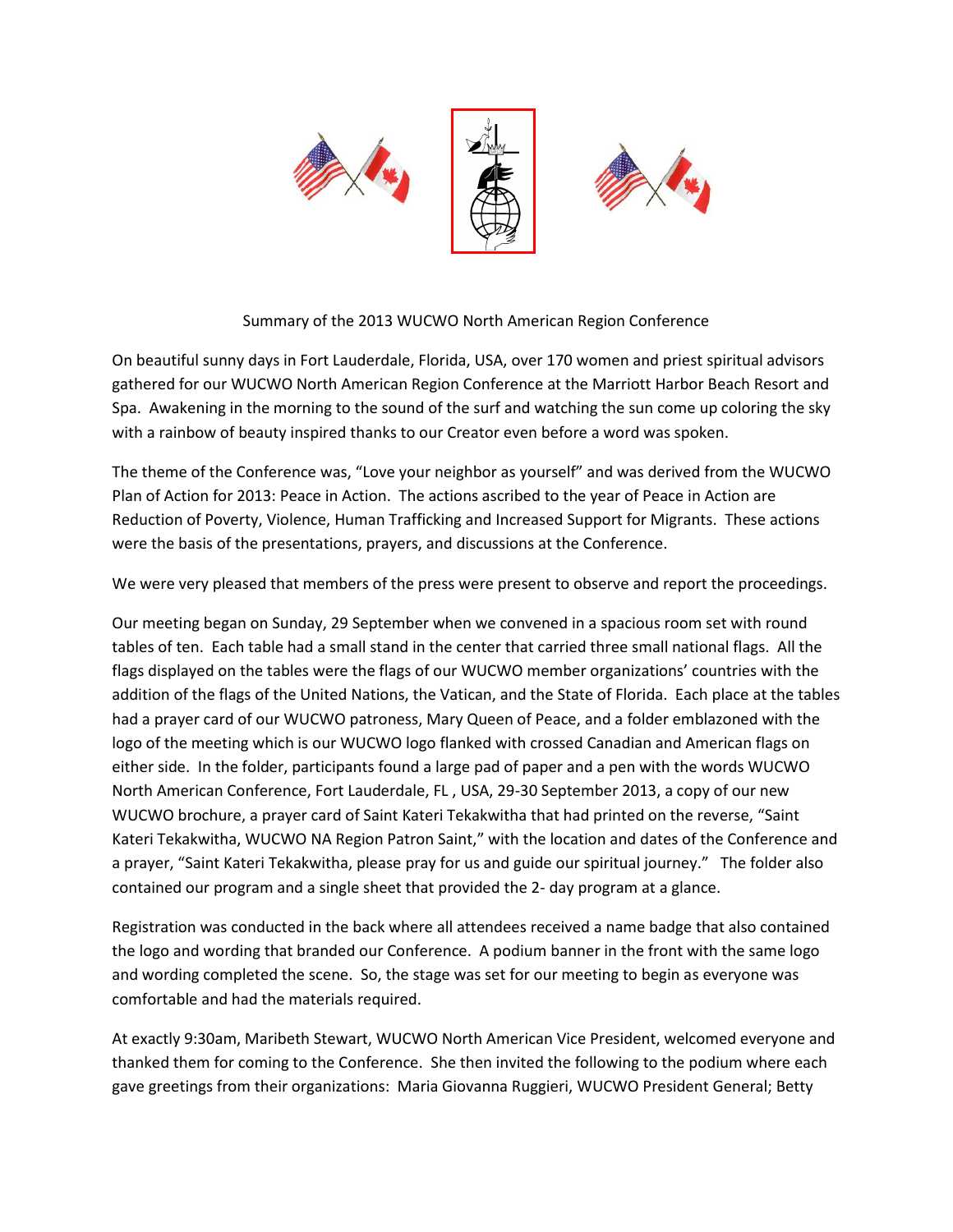Anne Brown Davidson, President of the Catholic Women's League of Canada; Luba Kowalcyk, WUCWO Board Member from Canada who brought greetings as the Past President from the Ukrainian Catholic Women's League of Canada; Rebecca Woodhull, President of the National Council of Catholic Women USA; and Vertelle Kenion, Supreme Lady of the Auxiliary of the Knights of St. Peter Claver USA. Following these lovely greetings, Maribeth read letters of welcome from: Rick Scott, Governor of the State of Florida; Archbishop Thomas Wenski, Archbishop of Miami; Archbishop Francis Chullikatt, Apostolic Nuncio, Permanent Observer of the Holy See to the United Nations and to the Organization of American States; Stanislaw Cardinal Rylko, President of the Pontifical Council of the Laity (Vatican); Archbishop Pedro Lopez Quintana, Apostolic Nuncio to Canada; and Archbishop Carlo Maria Vigano, Apostolic Nuncio to the United States of America who conveyed the Apostolic Blessing to all in attendance and to their families.

We then prayed the Opening Prayer Service which was adapted from our 2013 WUCWO Day of Prayer, focusing on the Poverties of Hunger, Injustice, Violence and Complacency. This service set the focus for our meeting and the theme of "Love your neighbor as yourself."

Following the Prayer Service, all were asked to rise as the Broward County Fire and Rescue Honor Guard marched in smartly displaying the flags of Canada, the United States of America, the State of Florida, and Broward County. As they stood at attention in the front of the assembly, we sang the national anthems of Canada and the United States. The Honor Guard then marched out with our grateful appreciation for this opportunity to honor our countries and our North American unity. We realize that even though our two nations are beset with difficulties, those difficulties pale in comparison to what some other areas of our world suffer and we accept that we are blessed and charged to share our good gifts.

Our first speaker addressed Reduction of Poverty. Alexie Torres-Fleming spoke with the conviction of having lived in what is considered material poverty and having triumphed over it with a very responsible job with one of the wealthiest persons in the world until in her late 20's, though she was considered a "success," she suddenly felt great emptiness in her life. She spoke of how she felt compelled to return to her family and parish in the South Bronx (NY) and to advocate for a better life for the youth there. She did this through her parish and they organized a march against the drug dealers that were ruining their neighborhood. Despite their parish church being torched and death threats, they continued to march and gain more and more support and media attention until they did rid their neighborhood of this terrible curse. She then went on to devote herself to establishing an organization that helps the youth of the area to better themselves while appreciating their roots and the beauty of the family they came from. This effort has grown and has been very successful. Alexie, like all our first day speakers, was a strong example of a young Catholic woman who lived the reality they spoke about and who triumphed over that reality, be it poverty, violence, or human trafficking, through their faith and their dedication of their life to righting that wrong. Everyone came to their feet in applause as she finished and all were moved by her story and her commitment. We thanked her and presented her with a beautiful double matted signed print of Our Lady, Queen of Peace. We were so fortunate that the artist who created this lovely painting for WUCWO, Diane Andraska, was with us for our Conference. Alexie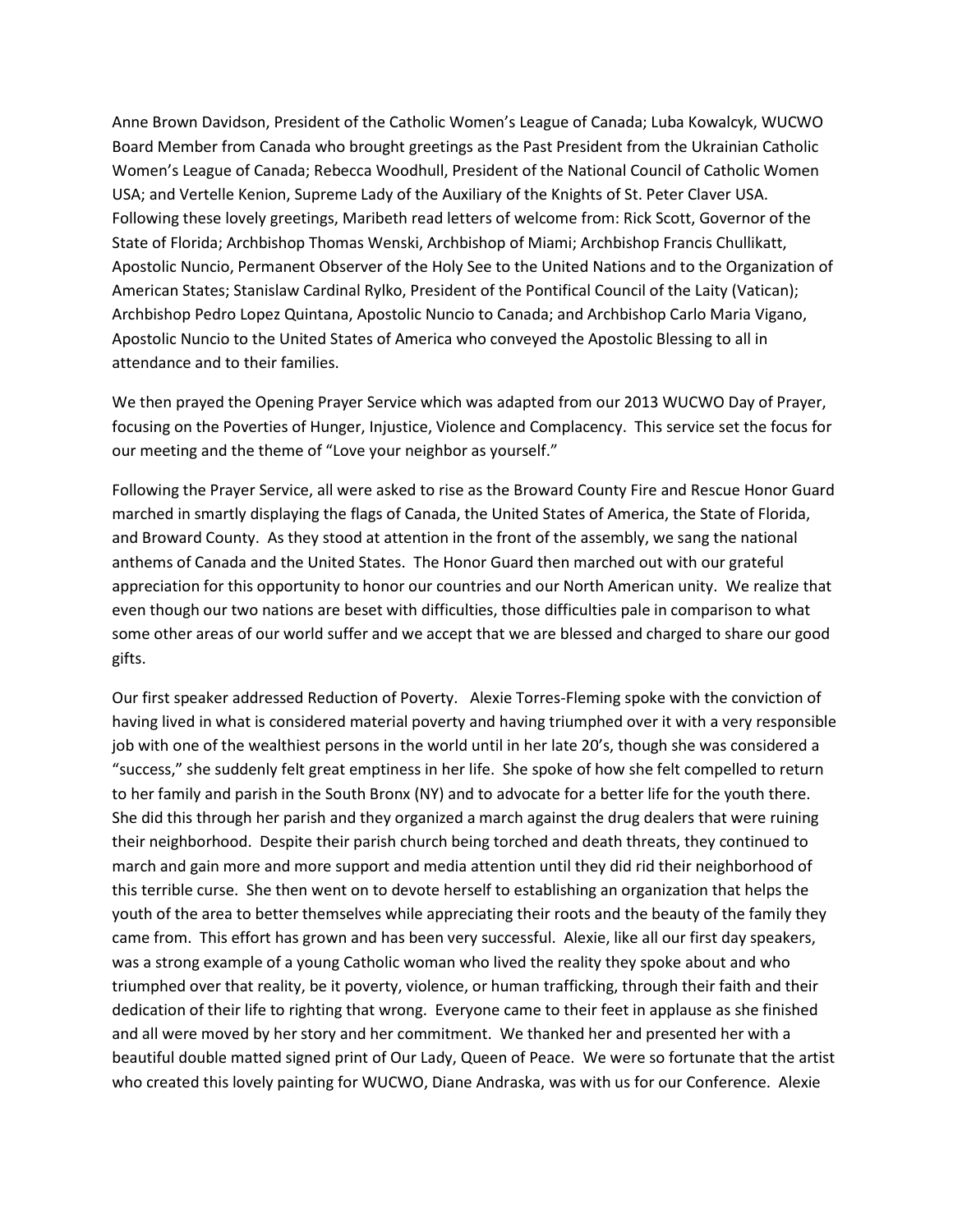loved the gift and indicated that she will treasure it and pray for us. We, in turn, promised her our prayers.

We then broke for a delicious luncheon of Caesar salad, chicken marsala, and apple pie. After this repast we were recharged for an afternoon that few will soon forget.

Our speaker on Violence, Dawn Eden, was a gentle yet powerful presence as she interwove her story of being sexually abused as a child and adolescent with the stories of saints who suffered and overcame abuse to go on as examples for those who have lost heart and will due to being abused. Dawn is a convert to Catholicism and her zeal for and learning of our religion rang strongly as she related her life, depression, and then her triumph through faith, turning her pain into a gift for others. She has written two books, *The Thrill of the Chaste*, and *My Peace I Give You: Healing Sexual Wounds with the Help of the Saints* that have become best sellers and she is often seen on television, especially the EWTN network. She had copies of the latter book with her and many were pleased to obtain an autographed copy. Something came to our attention later as several women came forward to thank us privately for having this speaker. Dawn's story and courage in telling it, enabled these women to speak with her for quite some time after about their own abuse suffered growing up. For many, it was the first time that they had been able to admit this and discuss it. How blessed we were to have Dawn to speak with them. This alone was worth any work that this Conference entailed. God is so good. Dawn loves her Mary, Queen of Peace print and all that WUCWO does.

Our last speaker of the day was such a sweet yet powerful presence. As all of our speakers, Katariina Rosenblatt addressed her topic from personal experience. As a young girl of 13, Kat was lured by a "friend" away from a hotel pool in Miami into a trafficking ring. After refusing to participate, she was kidnapped, given a lethal dose of drugs and driven to a deserted location and left to die. Miraculously, she held onto life and was rescued. This was not the end of her story. Not long later, another friend of hers, a classmate in Middle School, invited her to a party. She eagerly attended only to find that her friend's father was a trafficker and this time she was not so fortunate. She was given drugs and raped and then life and self esteem spiraled down for her as she became a drug addict, a drop out and involved in this local trafficking ring. She supplied us with stunning statistics that most of these trafficking rings are right in respectable neighborhoods. The price originally negotiated for her virginity was but \$550 and worse, the going price is now around \$150. Her voice wavered as she described how she went through this time but she bravely continued to share her story with us, making us understand that hers was not an isolated case but that human trafficking occurs throughout our NA Region in nearly every town and often does not have the happy ending found in movies. Throughout all this, she indicated that she stayed alive because when she was a young girl, she went to a Billy Graham Crusade and his message that "God loves you" stayed with her and she remembered the peace she felt as a child when her neighbors would take her to Mass with their family. Eventually, she was "sold" to a man who was a former police detective. After awhile, she got her courage together to escape to her mother and together they went to the police. There, she met with another disaster. She was told, "Who is going to believe you, a dropout and drug addict vs. a decorated police detective?" Thankfully, times have now changed but that is what she faced. She resolved never to touch drugs again, got her GED (high school equivalency) and then her Bachelor degree. She found her faith and has gone on to establish an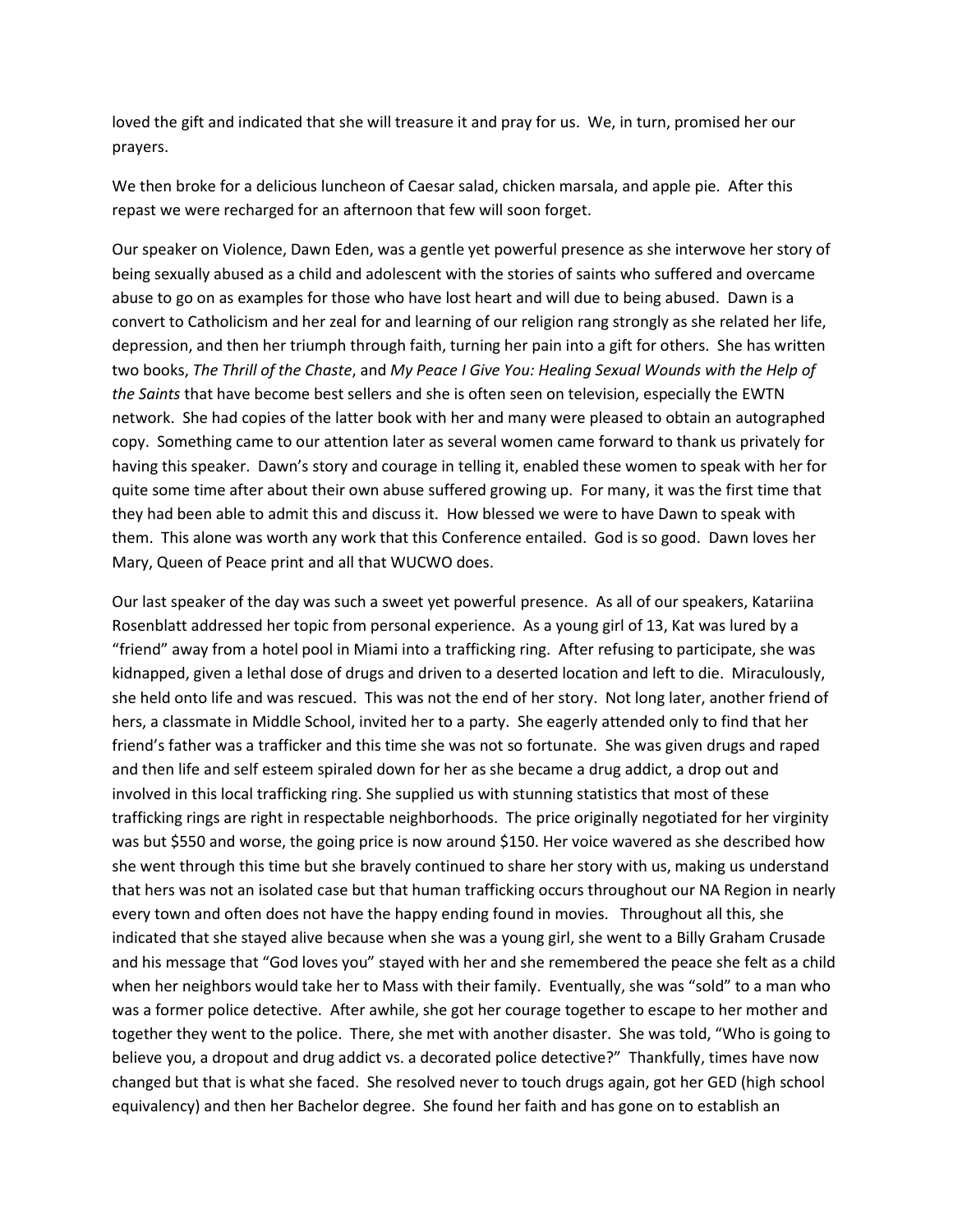organization, There Is H.O.P.E. for Me, that finds young persons, boys and girls, and rescues them from trafficking rings locally (Broward County, Florida). She will soon receive her Ph.D. and indicates that she owes her own salvation solely to God. She has dedicated her life to saving others from the scourge of trafficking that she suffered. By the end of her story, many persons had tears streaming down their faces and a great resolve to return home, learn the true story of trafficking in their own area and work to end it. She was delighted to receive her Mary, Queen of Peace print and we promised to pray for each other.

After a much needed break, we returned to the meeting to break into discussion groups. The three discussion groups were Poverty, Violence, and Human Trafficking and each received a set of questions to answer that would lead to the formulation of the Final Declaration of this meeting. The women and spiritual advisors present worked hard and came back with wonderful statements that were shared with all in attendance.

The day ended with our Closing Prayer to Mary, Queen of Peace. All left remarking the power and emotion of our speakers and prayers.

On Monday morning, September  $30<sup>th</sup>$ , we gathered in the meeting room and started our day at 8AM with a hearty American breakfast of scrambled eggs, bacon, pastries, grilled tomato, and coffee, tea, and juice. So fortified, we began the final day of our Conference.

At 9AM, Father Stembler led us in a beautiful prayer service, First Hour, from the Ukrainian Catholic Rite that was selected and brought to us by Luba Kowalcyk. What a lovely way to start our meeting day praising and thanking God.

Archbishop Thomas Wenski, Archbishop of Miami, then came to speak to us about immigration and the difficulties faced by immigrants and migrants. The Archbishop has long been a strong supporter of these communities since his seminary days. He has led committees at the United States Council of Catholic Bishops and has worked directly and extensively throughout his priesthood with immigrants and migrants. He emphasized the dignity of each human being and the Church's teachings on this subject. He was a wonderful and interesting speaker and we were pleased at his delight when artist Diane Andraska presented him with his framed print of Our Lady, Queen of Peace.

Following a short break, Jane Carter, a member of the Friends of NCCW for WUCWO, provided a lively and very informative interactive workshop on poverty and its repercussions in the US and Canada. She combined statistics with created characters that represented a working person who received below minimum wage, a child, a woman in the "sandwich generation" who was struggling with her husband to support their children and her elderly father, and an independent senior woman who was at risk should an extra bill arrive. These were developed as we learned more and more about them. We then received a sheet that had two footprints, the right labeled charity and the left, justice. We were asked to place our right foot forward representing charity. Then we were asked to place our left foot, representing justice, forward which of course made us take a step forward. This showed how charity alone does not solve a problem but can only alleviate it for awhile. Advocating for justice causes a step forward in the fight against poverty. It was a simple and powerful lesson. We then broke into one of